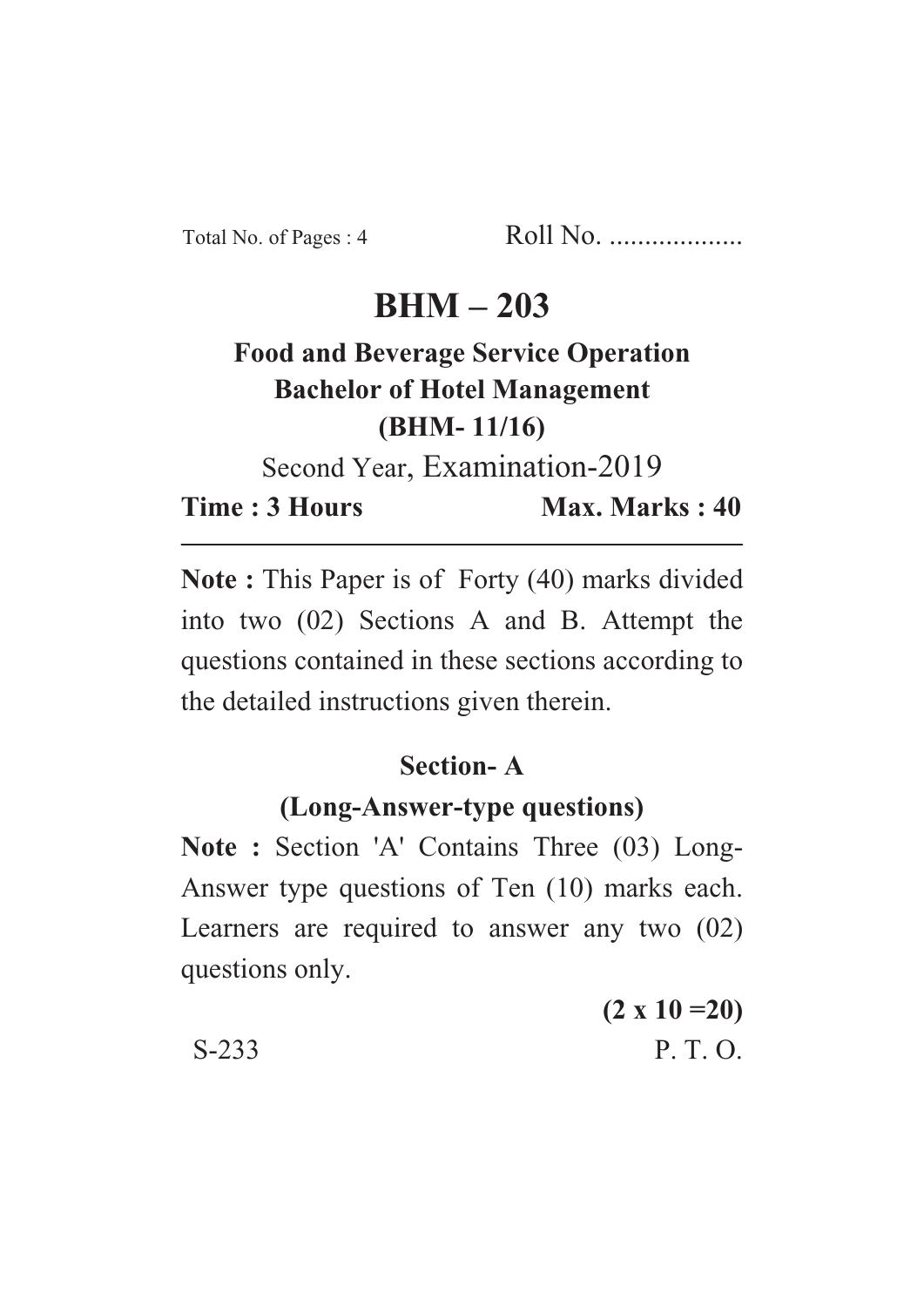- 1. What do you understand by the term 'Menu'. Discuss the various types of menu available in the Hotel plan a few course table de Hote menu and draw the cover layout of your suggest menu with correct labelling.
- 2. Define and explain the method of production of any two of the following :
	- (a) Scotch Whisky
	- (b) Cognac
	- (c) Champagne
- 3. Develop an effective method of controlling bar sale to earn maximum revenue and control losses.

S-233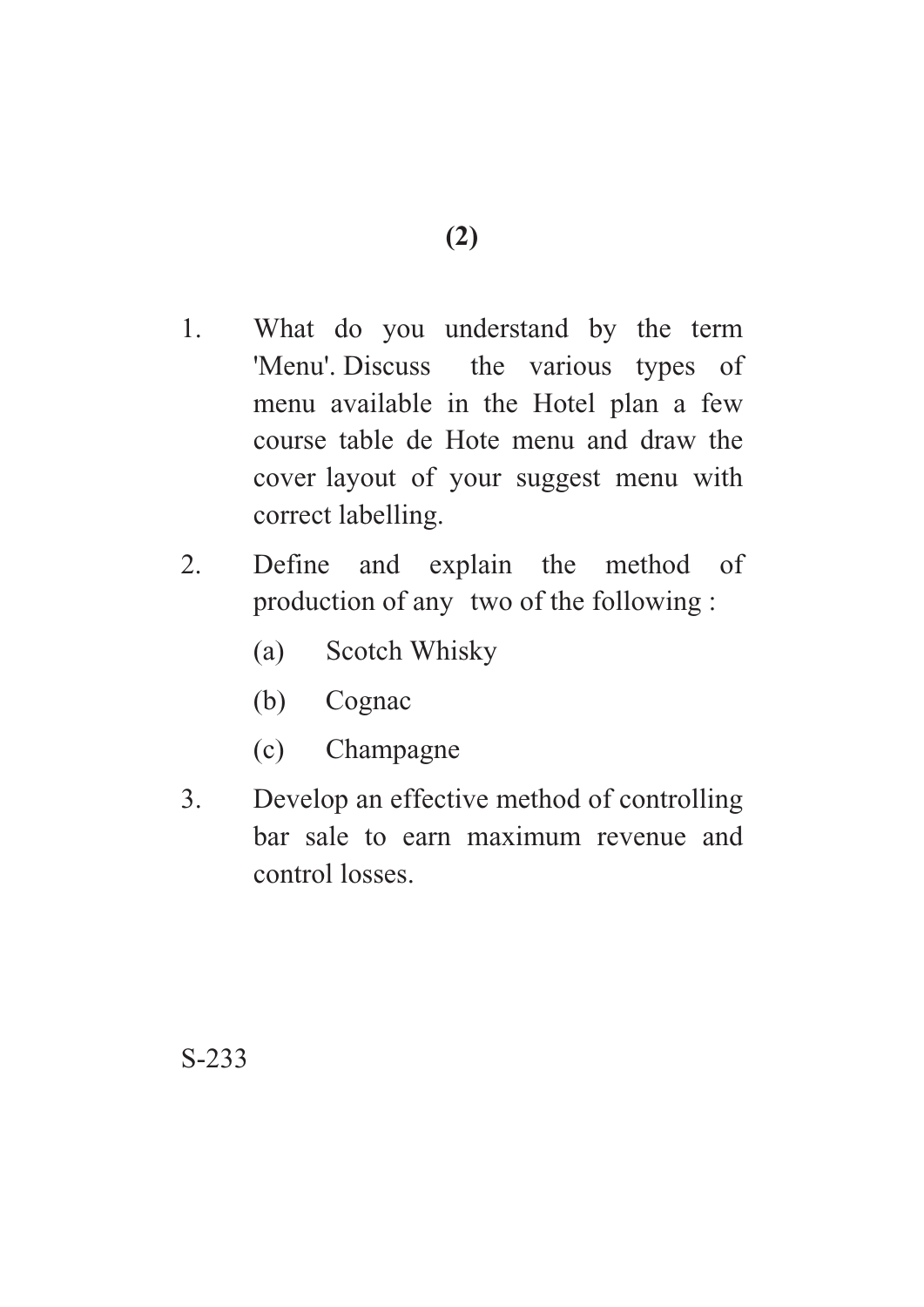#### **Section - B**

#### **(Short-Answer-Type questions)**

**Note :** Section 'B' contains six (06) Short- answer type questions of Five (05) marks each. Learners are required to answer any Four (04) questions only.

## **(4x5=20)**

- 1. Name five proprietary liquor along with base sprit, country or origin and pre dominant flavour.
- 2. As wine waiter suggest a classic Mocktail to guest. Give the recipe and method of preparation.
- 3. Differentiate between pot still and patent still in brief.

S-233 P. T. O.

(3)